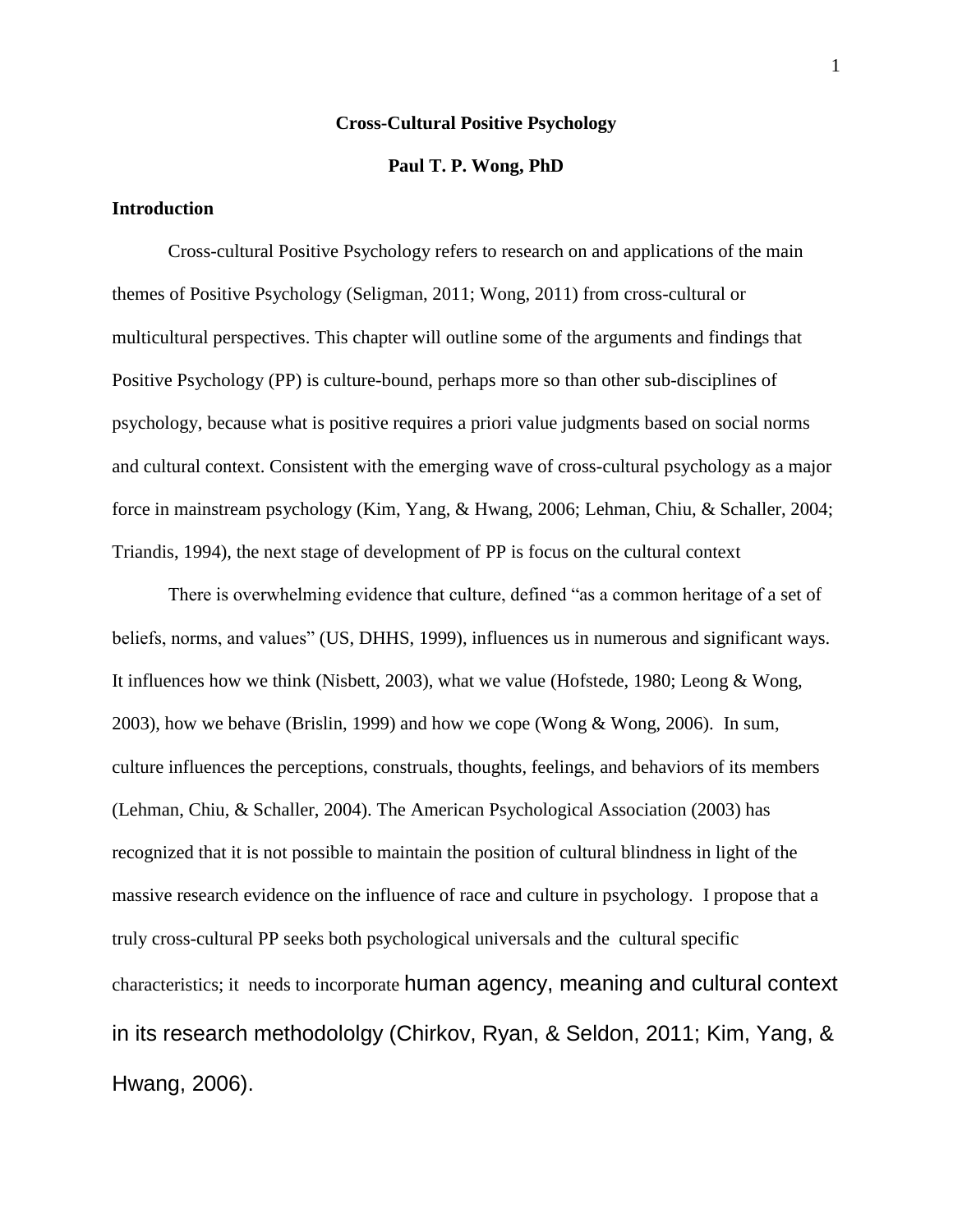### **Culture Free vs. Culture Determinism**

There are two main approaches to cross-cultural PP. One approach posits that the science of PP is similar to the science of biology or chemistry in that its constructs and scientific findings can "transcend particular cultures and politics and approach universality" (Seligman  $\&$ Csikszentmihalyi, 2000, p.5). However, such confidence in the objectivity of research methods in positive psychology is unwarranted because the very selection of research questions and research methods is influenced by the researcher's own training, ideology, preferred research paradigms, and cultural values.

While there may be some validity to this culture free view, it is naïve to believe that crosscultural PP research can be advanced simply based on the translation of instruments developed by American positive psychologists without considering the problem of construct equivalency, sample equivalency, and contextual variables. This culture free approach ignores the mounting evidence that values of positivity and negativity are inherently tied to cultures. For example, there is increasing evidence that cultural values and cultural beliefs influence such matters as what constitutes the good life and optimal functioning (Haidt, 2005; Leong & Wong, 2003; Lopez, Edwards, Magyar-Moe, Pedrotti, & Ryder, 2003; Snyder & Lopez, 2005). To the extent that basic psychological processes are colored and shaped by culture, the position that positive psychology is culture free becomes untenable.

The second approach is cultural determinism or indigenous psychology (Kim, Yang, & Hwang, 2006). Cultural determinism is also known as cultural relativism (Hatch, 1983). According to this approach, the psychological characteristics of individuals are completely dependent on social, cultural, and linguistic structures (Chirkov, Sheldon, & Ryan, 2011).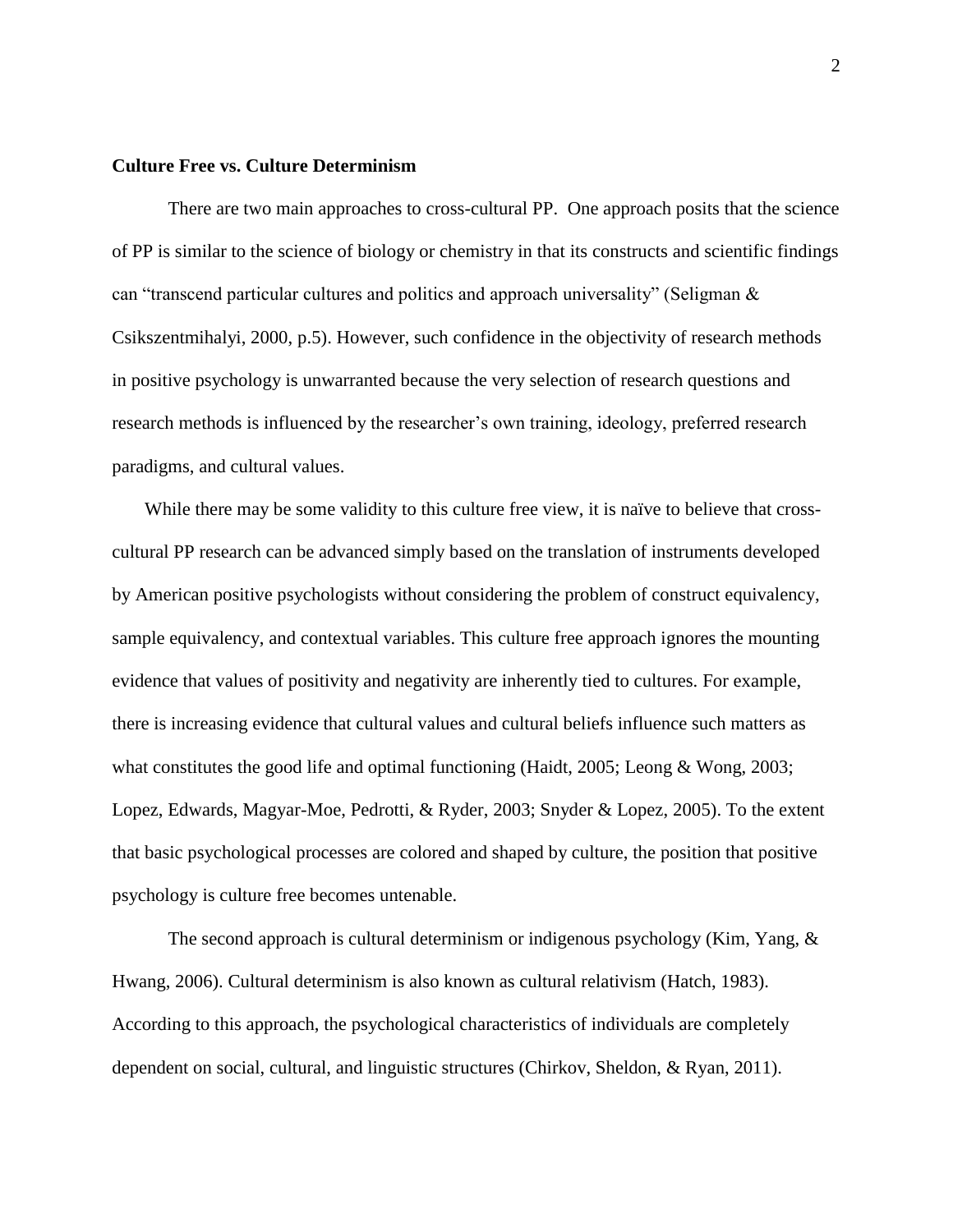However, this approach also has limitations because certain psychological needs such as happiness and autonomy are universal (Seligman, 2000; Chirkov, Ryan, & Sheldon, 2011).

I agree with Chirkov, et al. (2011) who recognize that there are merits to both the culture free and culture determinism positions. Chirkov (2011) proposes a dialectic relationship between the two. Certain human needs are almost universal, but the expression, the attainment, and ways of fulfilling those needs are culture-specific. I believe that this balanced and integrative approach to cross-cultural PP is most reasonable and productive. To continue to debate the culture free vs. culture determinism controversy is as pointless as debating the nature vs. nurture issue because both positions are true.

## **The Interactive Approach to Cross-Cultural PP**

I propose that all people, regardless of their cultural background, have basic human needs the needs for meaning (Baumeister, 2005; Wong, 2012), virtues (Peterson & Seligman, 2004; Waterman, 2008; Taylor, 1989), self-determination (Ryan & Deci, 2000), happiness and the good life (Seligman, 2011). However, research has also shown that the expression and attainment of these universal needs can also be culture-bound

**Meaning.** Using an implicit theories approach to study what constitutes the meaningful or good life, I (Wong, 1998) have discovered that there are eight sources of meaning. Further research has shown that indeed there are factors common to both the indigenous and Western cultures. There are also, however, factors unique to indigenous cultures. For example, I have conducted cross-cultural research on the meaning of life with Koreans (Kim, Lee & Wong, 2005), Japanese (Takano & Wong, 2004) and Chinese (Lin & Wong, 2006); the results support both the culture free and culture specific positions.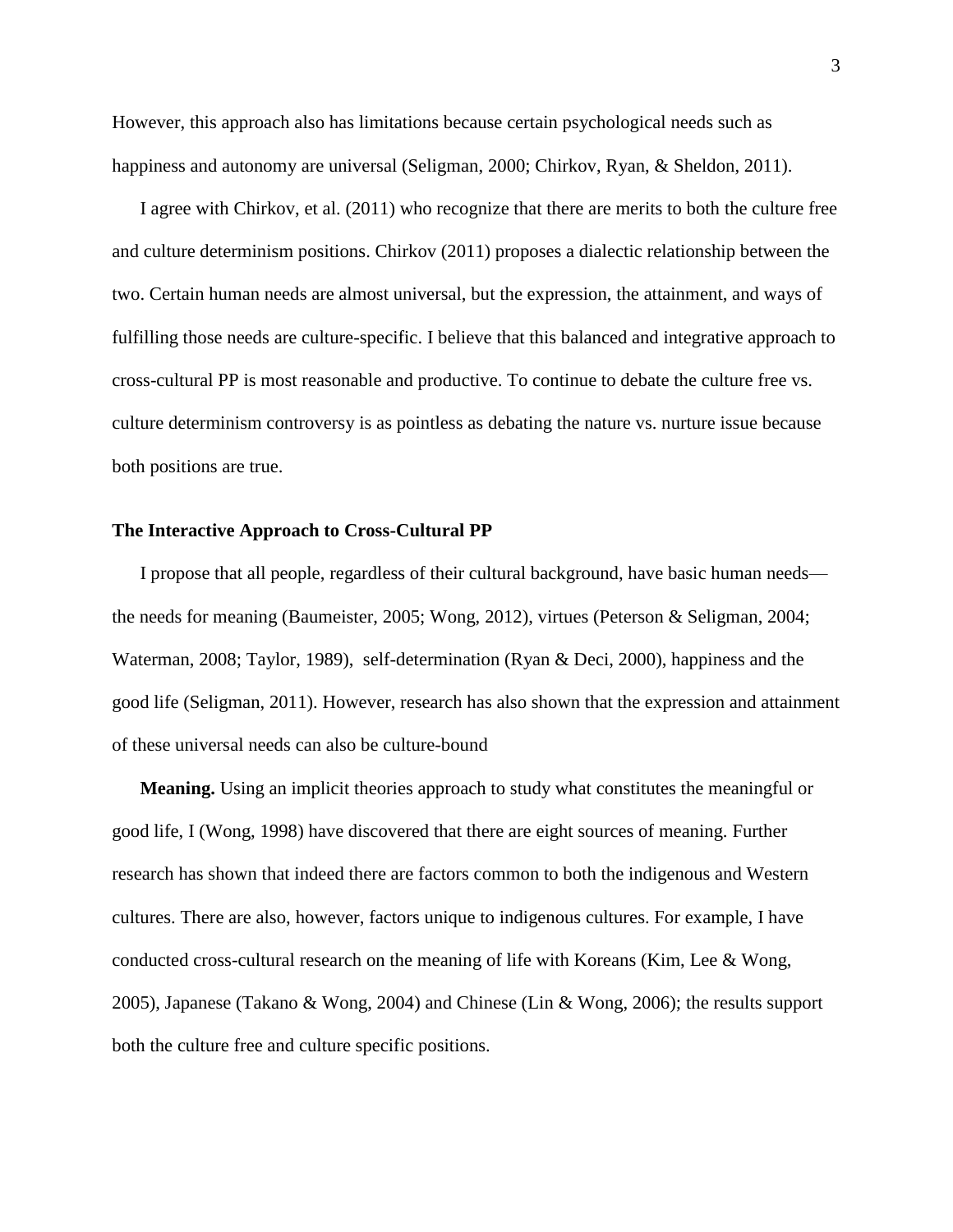**Self-determination.** Ryan and Deci (2000) have demonstrated that the human capacity and needs for autonomy, competence, and relatedness are near universal and serve as the basis for well-being and personal growth across cultures. Chirkov (2011) concludes that "human autonomy is a cross-culturally universal human a capability even though it is dependent on Culture (capital 'C') for its emergence and complete functioning" (p. 81).

**Virtues.** There has been increasing support for the idea that a good life (eudaimonia) is a virtuous one (Waterman, 2008; Yu, 2009). This contrasts the position of defining the pursuit of happiness purely by the individual without any regard for the cultural norms of what the good life is. Thus, the virtuous life is always a moral one according to some objective standard. Human flourishing (eudaimonia) is impossible without virtue. The armor of virtue offers us the best protection against temptations and corruptions which can shipwreck one's life. It takes people with good character and integrity to create positive institutions and societies. For Chinese people, virtues are primarily based on morality and ethics rather than personal signature strengths (See the next Section

**Happiness and a good life.** Each culture has its own belief systems, values, and concepts regarding the nature of happiness and the good life. For example, the research agenda of promoting personal happiness and optimal functioning based on signature strengths is based on Western societies' individualistic cultural values, whereas, an Asian PP research agenda would likely focus on good relationships, family/harmony, positive schooling, and opportunities for education for their children.

There are well-established findings on cultural differences in values and beliefs (Hofstede, 1980, 1991; Javidan & House, 2001; Leong & Wong, 2003; Rokeah, 1973). Cultural context determines which strengths are valued and how they are developed**.** It also determines terminal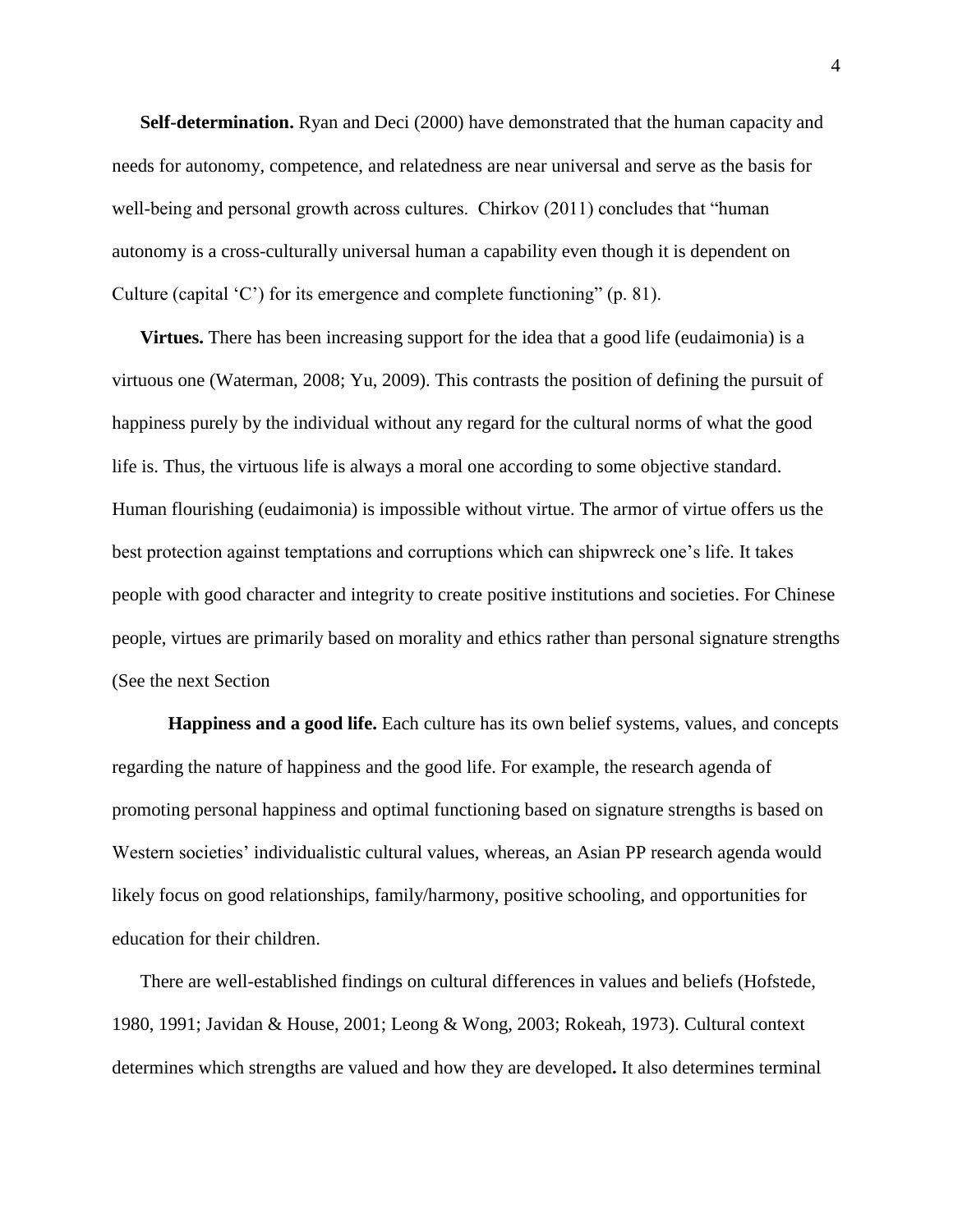and instrumental values (Rokeah, 1973). For example, Americans value achieving a comfortable (prosperous) life through working hard, while fundamental Muslims may value salvation through being obedient to Allah and mullahs.

Values and worldviews regarding happiness and good life are socially constructed from culture and life experiences over a lifetime. What constitutes happiness also varies from culture to culture. In a consumer society, hedonic happiness predominates; in a religious society, eudaimonic happiness, contentment, inner serenity and spiritual happiness predominate. Additionally, there are also cultural differences in assumptions about the nature of the person or self. In the West, self is a self-contained, embodied entity; in the East, self is an integral part of relationships.

#### **The Influence of Chinese Culture on PP**

.

The study of Chinese PP (Wong, 2009) serves as an example of how cultural values and worldviews can impact the pursuit of happiness and a good life. Chinese people everywhere share in common at least three things: They are descendants of the Chinese race, bearers of the burdens of Chinese history, and recipients of some fundamental Chinese cultural beliefs. Being the largest nation with the longest history also gives Chinese people a sense of national pride and individual dignity. The collective history of having endured and survived numerous natural disasters, oppressive regimes, and foreign occupations has endowed Chinese people with the character strengths of endurance and patience. The Chinese cultural beliefs, which stem from Confucianism, Taoism, and Buddhism, have provided the wisdoms to cope with the complexity and vicissitudes of life. These factors together shape Chinese Positive Psychology.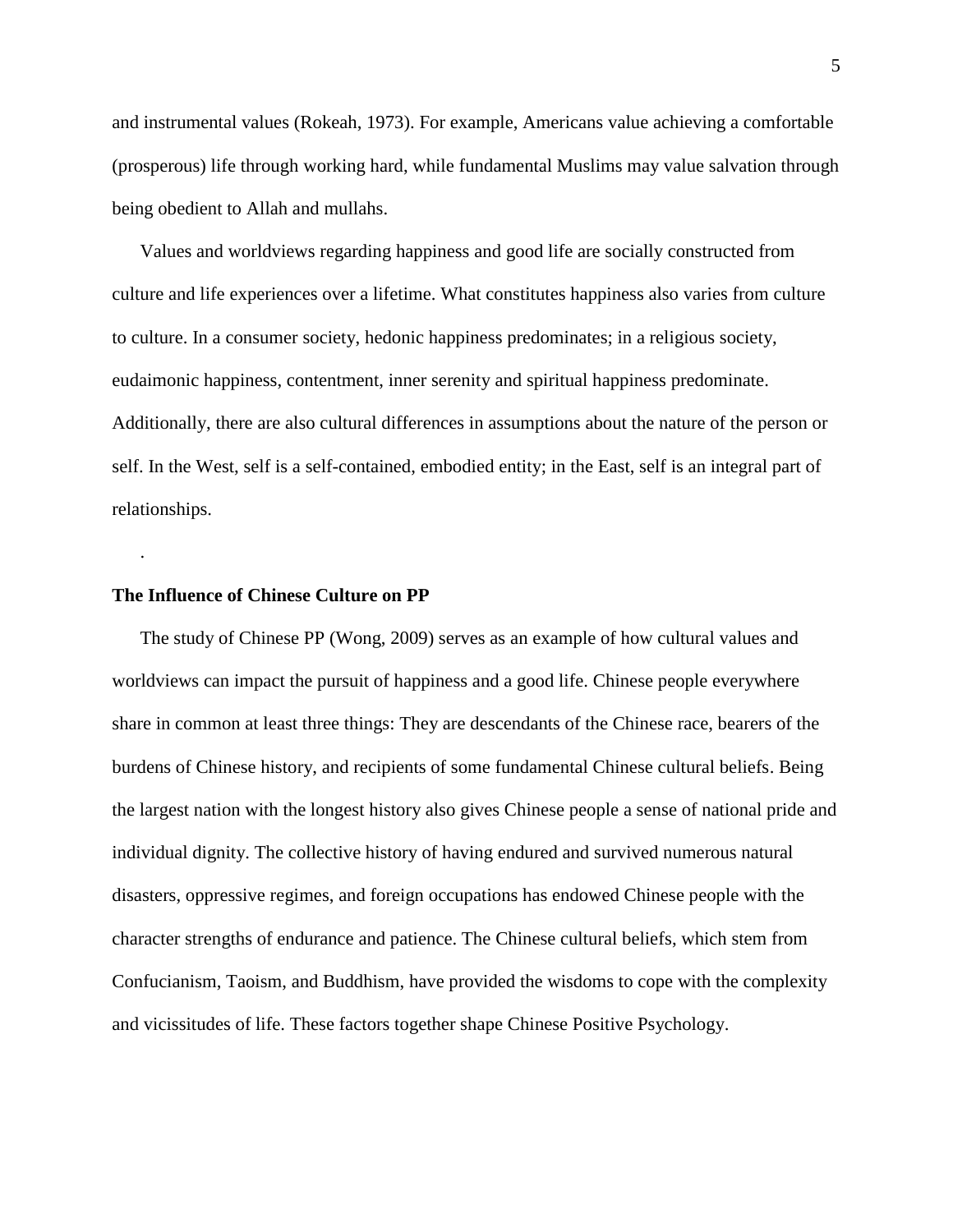**Confucianism**. Confucius taught that educated gentlemen should practice the following five virtues in order to live a happy and harmonious life:

- 1. *Yen* is the virtue of benevolence, kindness, compassion, and humanity.
- 2. *Yi* is the virtue of righteousness and uprightness. Yi also encompasses *zhong* (faithfulness, loyalty and conscientiousness) and *shu* (forgiveness, altruism and consideration of others.) This virtue incorporates the Golden Rule, "What you don't want yourself, don't do to others."
- 3. *Li* is the virtue of propriety, politeness and good manners. It dictates what constitutes correct behavior in different kinds of relationships and filial piety for children towards parents. It also prescribes proper behaviors for ceremony and worship.
- 4. *Zhi* is the virtue knowledge, prudence and wisdom, which can be acquired from studying classics and learning from others.
- 5. *Xin* is the virtue of faithfulness and integrity, which inspires trust.

It is worth noting that except for the virtue of *zhi*, all others of the four virtues are essential for maintaining stable and harmonious relationships. The PP of world peace, a stable society and harmonious families begins with cultivating one's character according to the five cardinal virtues, which are ultimately concerned with the well-being of others and the greater good. In sum, the good life consists of finding one's proper place in society and dutifully performing one's role. Confucianism discourages the self-centered pursuit of individual happiness and success, because such pursuit will disrupt social order and harmony.

**Taoism**. Taoism advocates the ideal of returning to the simple and natural way of life as a way of coping with the hardships and uncertainties in life. One of the profound insights of Lao Tze, its founder, is the duality of nature. All things in nature exist in duality or polarity. The two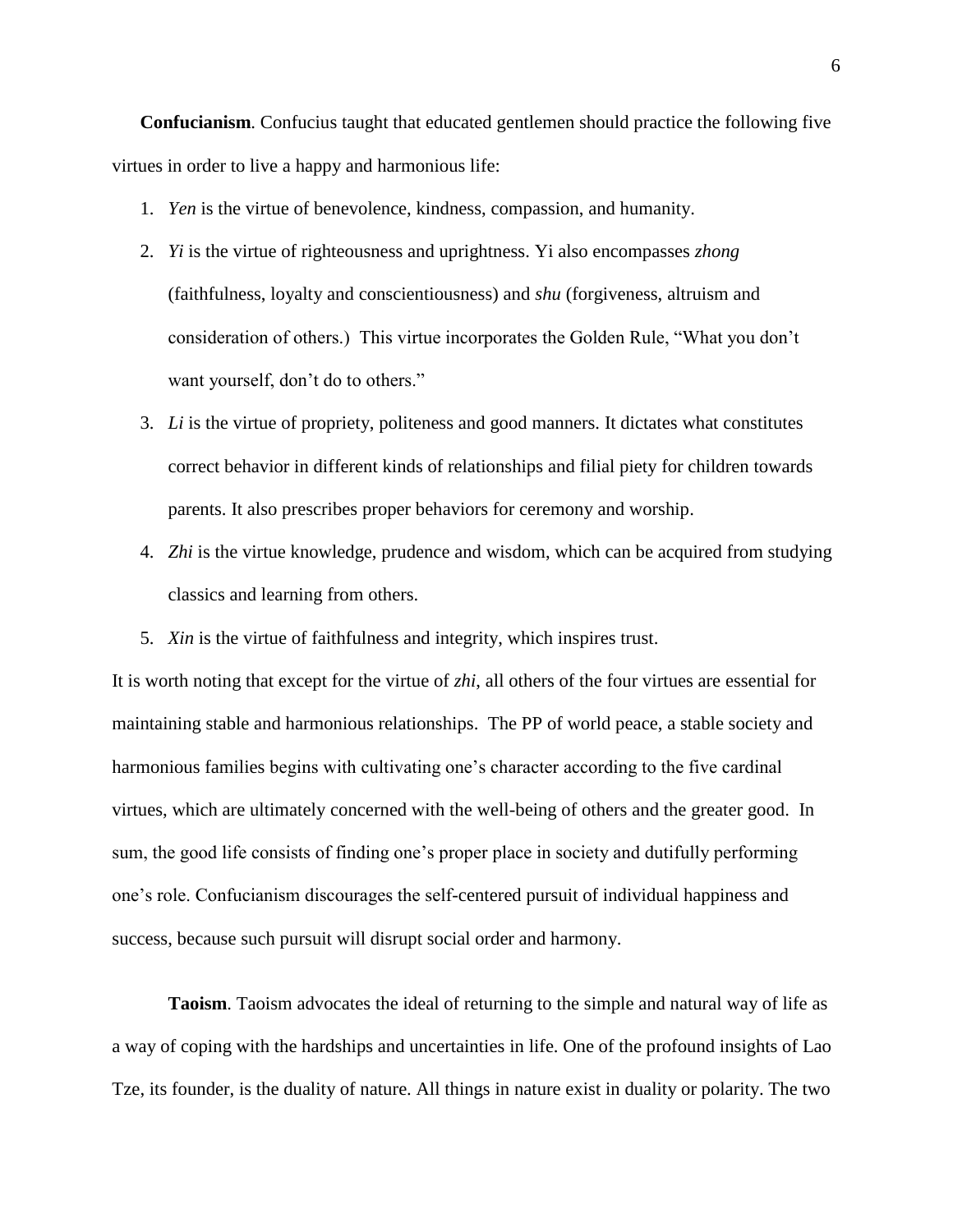opposites complement each other and make the existence of each other possible. Goodness does not exist without evil. Happiness does not exist without unhappiness. One of the common Taoist beliefs is that: "Fortune owes its existence to misfortune, and misfortune is hidden in fortune" . Personal problems occur because of our ignorance of the way of nature. Understanding how the positives and negatives support one another leads to a peaceful and integrated life" (Ajaya, 1997, p.45). According to this dualistic view, one's strength may contain the seed of selfdestruction, while strength may be hidden in one's weakness. It is never wise to exclusively focus on developing one's signature strengths or maximizing positive experiences. Duality is one of the principles of PP 2.0 (Wong, 2011)

Related to duality is the ubiquitous pattern of change. Things in nature are cyclical – day and night, change of seasons, life and death, etc. Everything reverses to its opposite. Reversals of fortune are the way of nature. Therefore, we should not be overjoyed when times are good or depressed when times are bad. To know the principles of duality and change is the key to adapting effectively to the vicissitudes of life. The wisdom of being flexible and accepting setbacks enables one to takes things in stride.

Taoism teaches us not only how to be free from worries, but also how to achieve happiness, which comes from contentment. Craving for happiness and success leads to moral depravity and personal destruction, while contentment leads to happiness and health. Contentment involves overcoming craving when times are good and overcoming worries when times are bad; thus, contentment is always there regardless of reversals of fortune. Contentment leads to humble, selfless devotion to the well-being of humanity.

Following the natural way of life also means learning the wisdom of "do nothing". Learn to be like the birds in the sky or fish in the river, free from worries and free from striving. If we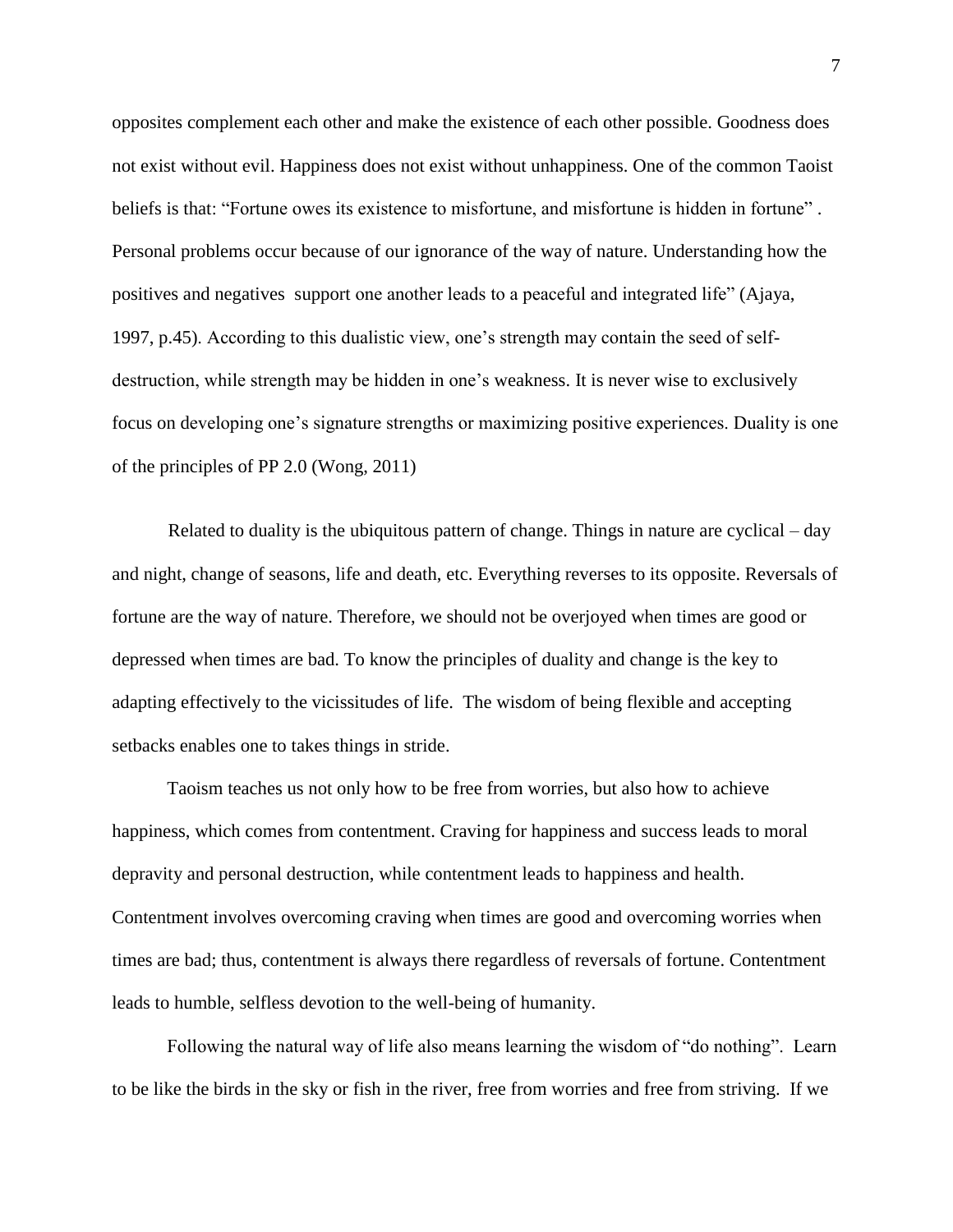learn to let go of our striving and craving, surrendering our own impulse to control and strive for gain, things will take care of themselves. The art of "do nothing" comes from meditation and learning the wisdom of the Way. Leaning the Way is the ultimate guarantee of happiness and contentment.

**Buddhism**. The basic tenets of Buddhism are the Four Noble Truths: 1) The Truth of Suffering (*Dukkha*) – Life is full of suffering; 2) The Truth of the Cause of Suffering (*Tanha*) – Suffering comes from craving for happiness and aversion of pain; 3) The Truth of Liberation from suffering (*Nirvana*) – We can be liberated from suffering by transforming our craving and aversion through enlightenment; and 4) The Truth of the Eightfold Path (*Magga*) – Liberation through enlightenment can be achieved through the eightfold path. The eight disciplines can be grouped into the categories of Morality (right speech, right action, right living, right effort), Meditation (right mindfulness, right meditation), and Wisdom (right thought, right understanding).

According to the Buddhist framework, the positive psychology of pursuing positive experiences and avoiding negative experiences is counterproductive, because the very focus on happiness contains the seed of unhappiness and suffering; both of these psychological mechanisms are rooted in primordial ignorance and delusion about life (Chen, 2006). Healing and happiness are the byproducts of enlightenment and compassion rather than worldly success.

#### **Chinese Cultural Beliefs**

Indigenous Chinese PP emphasizes that the cultural beliefs unique to the cultural heritages and historical experiences of the Chinese people are responsible for the Eastern ways of surviving and flourishing. The following five cultural beliefs that are most widespread and dominant in the traditional Chinese way of thinking are 1) uncontrollability of the world, 2)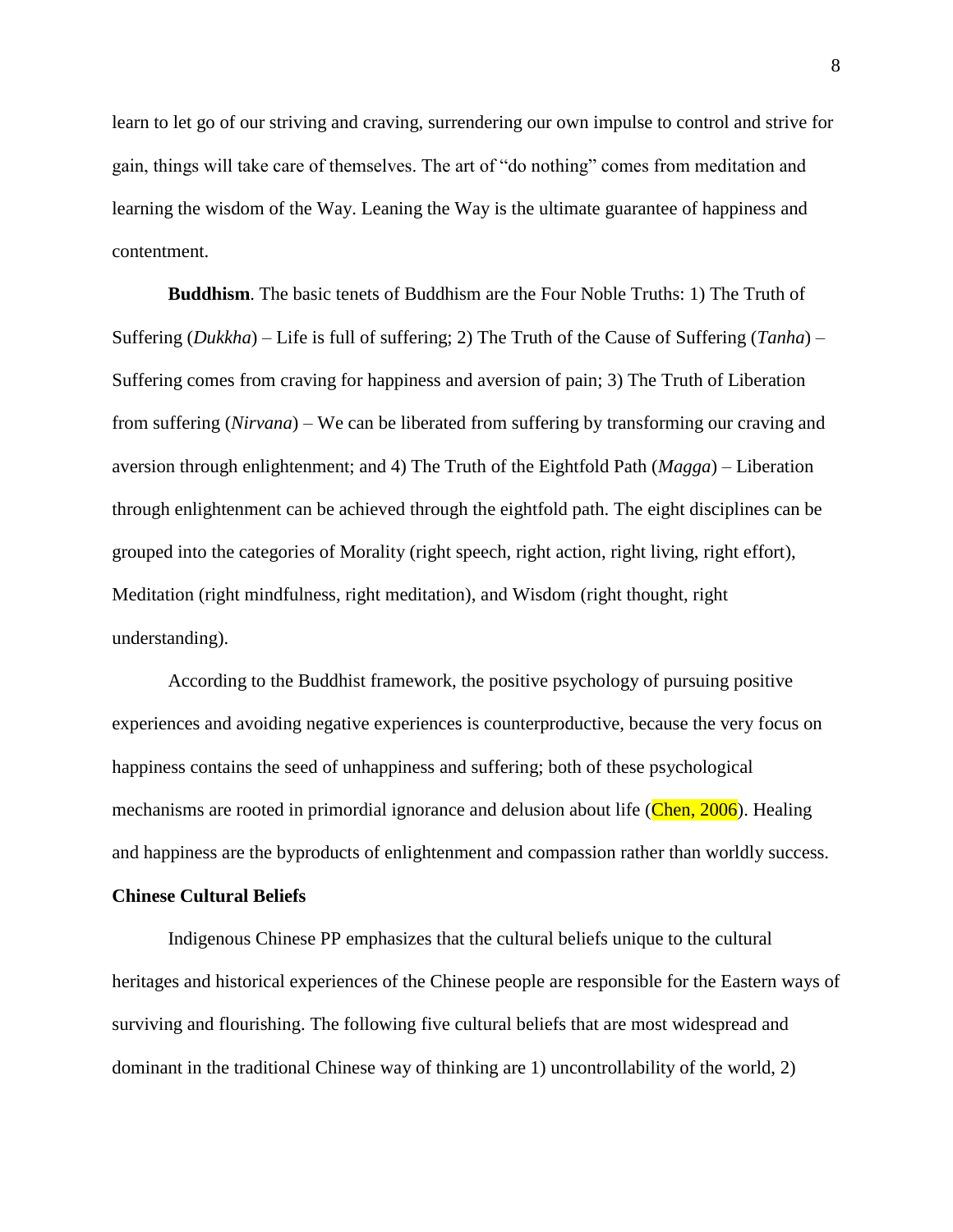ubiquity of change, 3) fatalism, 4) dualism, and 5) collectivism. These beliefs are key influences on the Chinese approach to PP.

**Uncontrollability of the world**. People perceive the external world as largely beyond their control. Individuals are not able to prevent or control powerful cosmic, natural disasters and political forces that impact their lives. Historically, Chinese people rarely had the freedom to select their government through voting. Realizing that the world is a dangerous place beyond one's control challenges one to accept the harsh reality and learn to transform one's thoughts and behavior in order to maintain a sense of equanimity and contentment.

**Ubiquity of change**. To the traditional Chinese people, the world is not only uncontrollable but also unpredictable. Since individuals have no control over most events and situations in their lives, they have no way to predict how life will turn out. Therefore, they are mentally prepared for reversals of fortune and unexpected tragedies.

**Fatalism**. Since the world is uncontrollable and unpredictable from the perspective of individuals, belief in fatalism seems inevitable. Fatalism recognizes the limits of personal autonomy and self-determination. However, fatalism often co-exists with the belief that there is always the opportunity of prevailing over fate through persistence and personal virtues. One benefit of a belief in fatalism is that it makes unexplainable adversities more bearable. When one attributes suffering to karma, fate, or bad luck beyond one's control, then one is freed from shame and guilt.

**Duality of nature**. Chinese PP posits the duality hypothesis – the optimal positive outcomes can be achieved not by accentuating the positive and avoiding the negative but by embracing and integrating both the positive and negative. A strengths-only approach is deficient,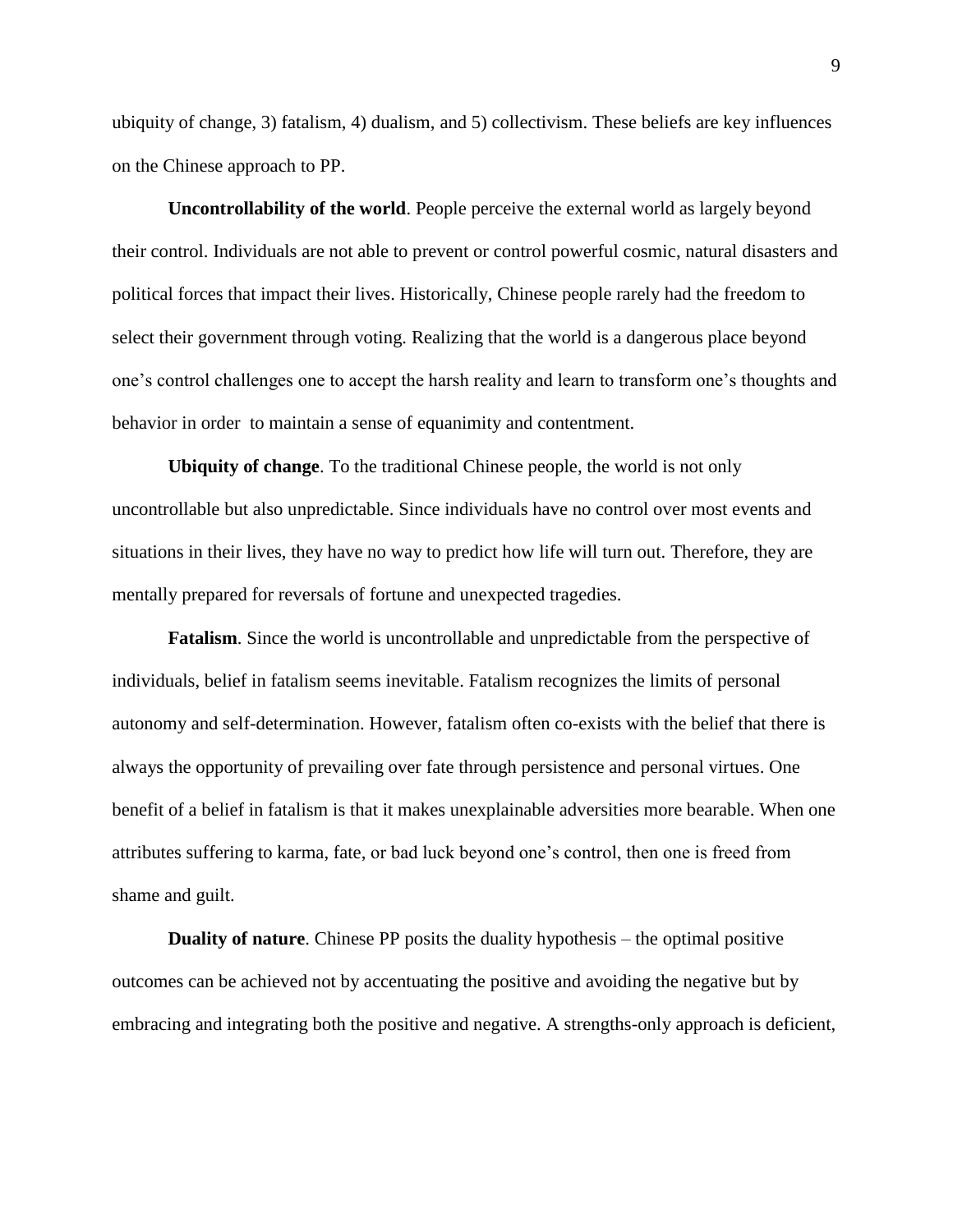because any individual is only as strong as the weakest part. Eventually, one will pay a high price for turning a blind eye to one's Achilles' heel.

**Collectivism**. Collectivist beliefs place group interests above self-interests. Thus, instead of seeking optimal functioning and happiness for the individual, collectivism seeks optimal harmony and benefit for the group, whether it is one's family or company. Loyalty to family and friends is highly valued (Wong, 2004a). While the expressing of gratitude is considered by American PP as an exercise to increase individual happiness, it is considered by Chinese PP as essential for maintaining good relationship. Collectivism contributes to social capital and psychological resources, thus increasing the likelihood of survival in the face of overwhelming adversities.

## **American PP vs. Chinese PP**

Unlike American PP, Chinese PP begins with the assumptions that normal life is mostly negative and beyond our control. The roots of Chinese PP were developed in a historical period of civil wars and social unrest rather in an age of peace and prosperity. The worldviews and assumptions that led to the development of virtues and strengths in traditional Chinese people are not commonly found in Western societies; some examples are the traditional Chinese virtues are loyalty (including filial piety) (Wong, 2004a), acceptance (Wong 2012), contentment (Wong, 2004b), and moral character (Wong, 2005).

Here are some major differences between American and Chinese PP:

1. The American dichotomous view of negative and positive vs. the Chinese dualist view as symbolized by YinYang;

2. American Individualism vs. Chinese collectivism;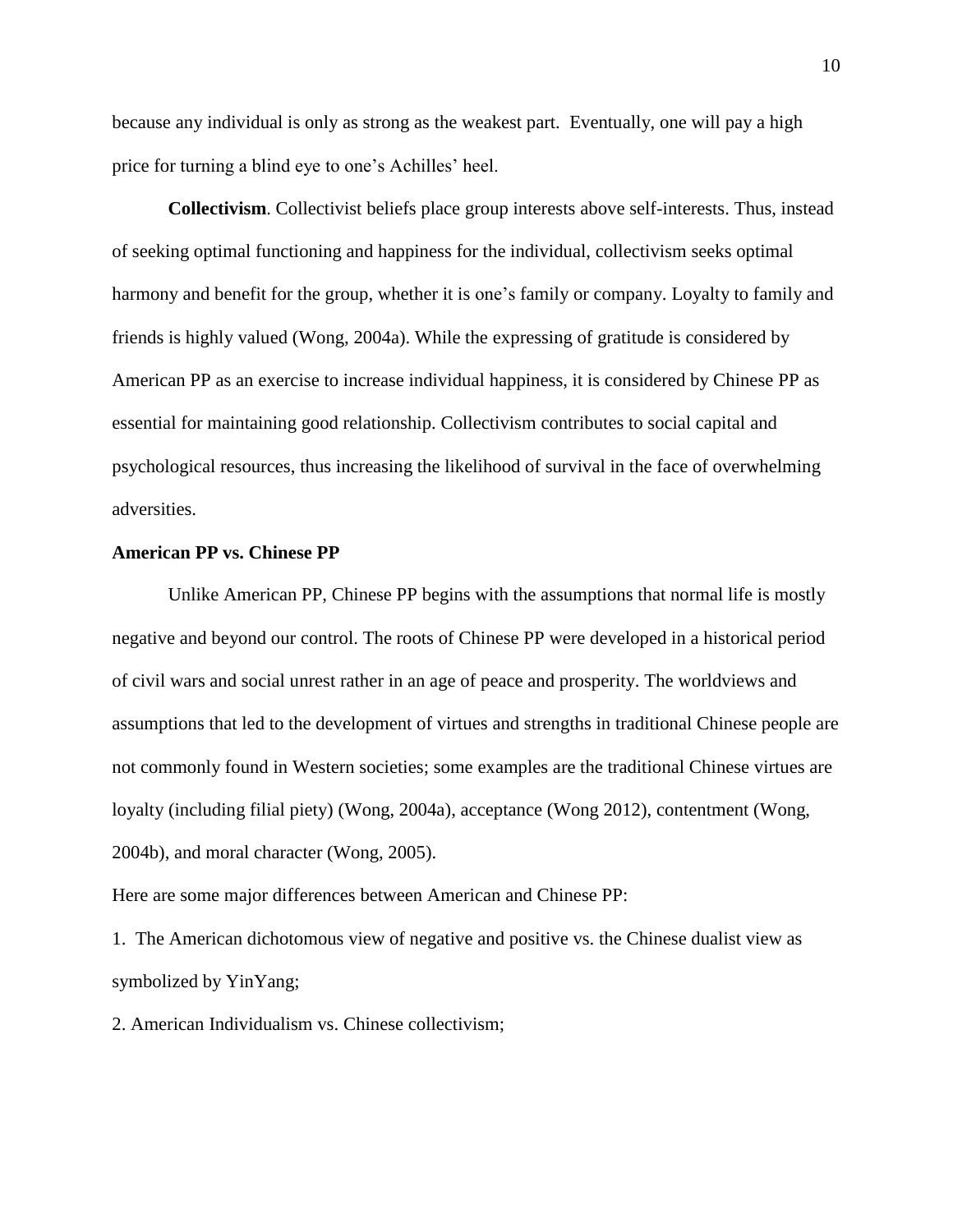3. The American value of personal happiness before social responsibility vs. the Chinese value of social responsibility before personal happiness;

4. American materialistic worldview vs. the Chinese transcendental and existential worldview; 5. American PP favours positivist paradigm vs. Chinese PP is holistic and embraces different

paradigms of knowledge claims.

## **Conclusion**

To advance cross-cultural PP, research and applications need to consider both universal psychological principles as well as culture-specific characteristics. Chinese PP serves as a case in point that indigenous psychology makes unique contributions to understanding Chinese people's resilience, strong family ties, and capacity for developing deep relationships.

I also concur with Chirkov, Ryan, and Sheldon (2011) that cross-cultural PP needs to pay attention to the dialectic relationship between universal human capacities and needs and cultural influence on the expression and fulfillment of these needs. They have made a compelling case that the universal capacity and need for autonomy and happiness does not deny the role of culture, as a symbolic and linguistic environment, in shaping the expression and fulfillment of the need for self-determination..

In sum, a truly cross-cultural PP embraces both psychological uiniversals and indigenious psychology. We need a research agenda and an applied PP based on the interactions between these two perspective. Wong's Positive Psychology 2.0 (2011) presents a vision of the good life that recognizes moral imperatives, contextual factors and the need to embrace life in totality. The ultimate objective of PP is to make life better for all and create a better future for self and others in spite of human weaknesses and inevitable sufferings. The definition of a balanced PP is to bring out the best and heal the worst by preventing the excesses of character strengths and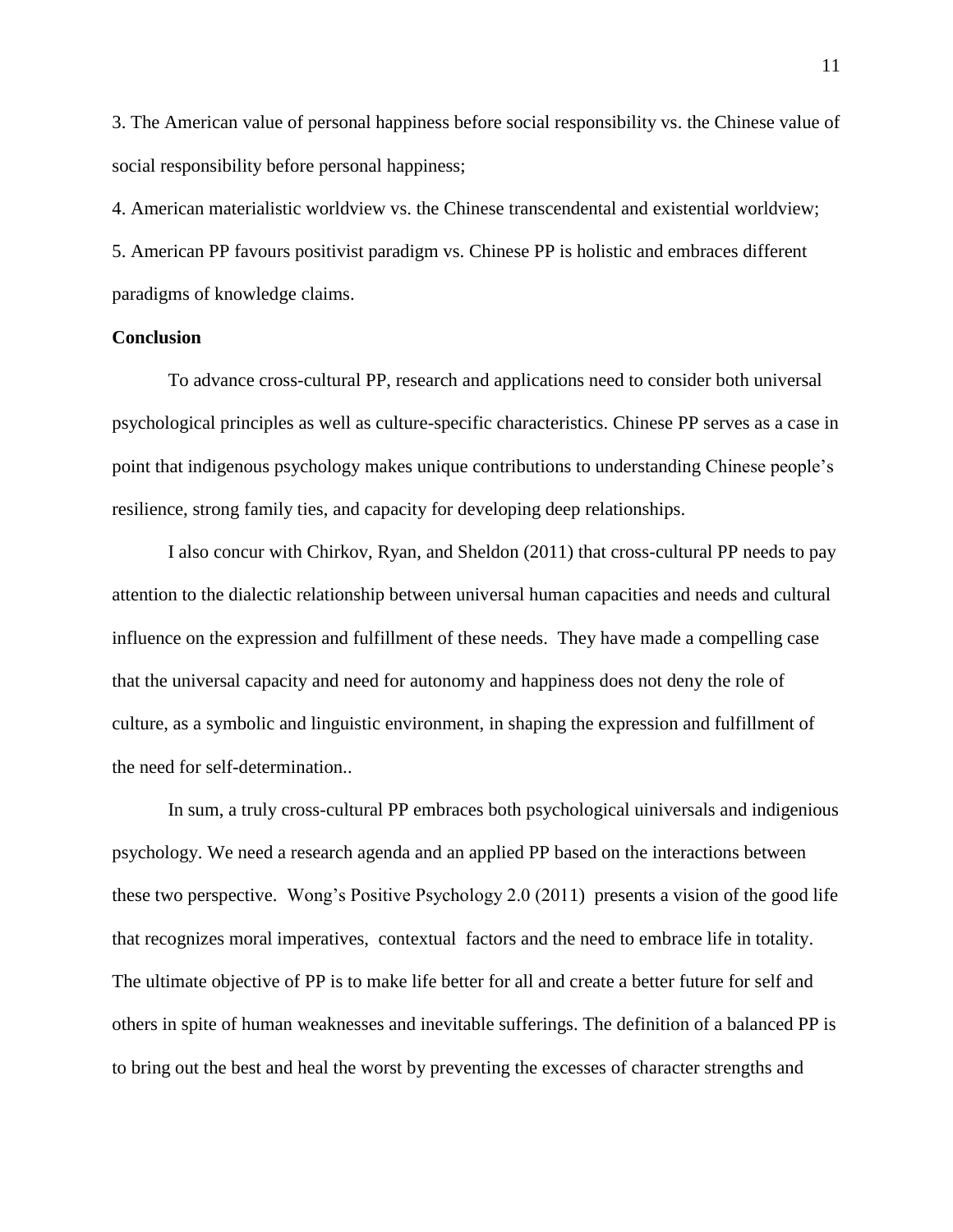developing the positive potential in personal weaknesses. This kind of PP is applicable to both developed and developing countries and to individuals in both positive and negative territories. More importantly, PP 2.0 can contribute to sustainable development and social justice.

## **References**

- Ajaya, S. (1997). *Psychotherapy East and West: A unifying paradigm,* Honesdale, PA: The Himalayan International Institute.
- American Psychological Association. (2003). Guidelines on multicultural education, training, research, practice, and organizational change for psychologists. *American Psychologist, 58*, 377-402
- Baumeister, R. F. (2005). *The cultural animal: Human nature, meaning, and social life*. New York: Oxford University Press.
- Brislin, R. (1999). *Understanding culture's influence on behavior.* New York: Wadsworth Publishing.
- Chen, Y-H. (2006). Coping with suffering: The Buddhist perspective. In P. T. P. Wong, & L. C. J., Wong (Eds.), Handbook of multicultural perspectives on stress and coping (pp. 73-89). New York, NY: Springer.
- Chirkov, V. I. (2011) Dialectical relationships among human autonomy, the brain, and culture. . In I. V. Chirkov, R. M. Ryan, & K. M. Sheldon (Eds.), *Human autonomy in crosscultural context: Perspectives on the psychology of agency, freedom, and well-being* (pp. 65-91), New York, NY: Springer.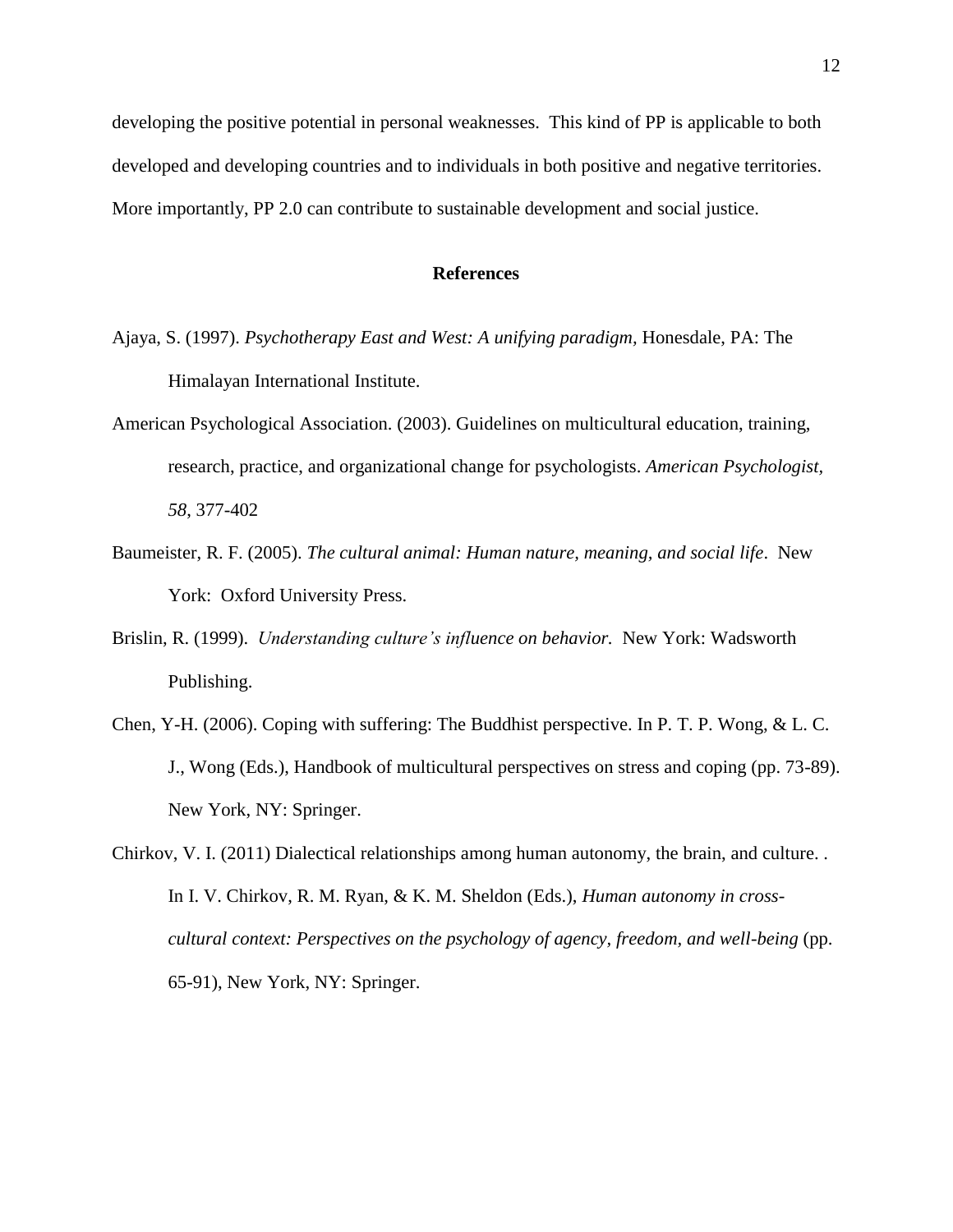- Chirkov, V. I., Ryan, R. M., & Sheldon, K. M. (Eds.). (2011). *Human autonomy in crosscultural context: Perspectives on the psychology of agency, freedom, and well-being*. New York, NY: Springer.
- Chirkov, V. I., Sheldon, K. M., & Ryan, R. M. (2011). The struggle for happiness and autonomy in cultural and personal contexts: An overview. In I. V. Chirkov, R. M. Ryan, & K. M. Sheldon (Eds.), *Human autonomy in cross-cultural context: Perspectives on the psychology of agency, freedom, and well-being* (pp. 1-30), New York, NY: Springer.

Haidt, J. (2005). *The happiness hypothesis.* New York: Basic Books.

- Hatch, E. (1983). *Culture and morality: The relativity of values in anthropology*. New York, NY: Columbia University Press.
- Hofstede, G., (1980). *Culture's consequences: International differences in work related values.* Beverly Hills, CA: Sage.
- Hofstede, G., (1991). *Cultures and organizations: Software of the mind.* London: McGraw-Hill.
- Javidan, M., & House, R. J. (2001). Cultural acumen for the global manager: Lessons from Project GLOBE. *Organizational Dynamics, 29,* 289-305.
- Kim, M., Lee, H-S., & Wong, P. T. P. (2005). *Meaning of life according to Koreans: The Korean personal meaning profile.* Poster presented at the Annual Convention of the American Psychological Association, Washington, DC, August, 2005.
- Kim, U., Yang, K-S., & Hwang, K-K. (Eds.) (2006*). Indigenous and cultural psychology : Understanding people in context (International and Cultural Psychology).* New York: Springer.
- Lehman, D.R., Chiu, C., & Schaller, M. (2004). Psychology and culture. *Annual Review of Psychology, 55,* 689-714.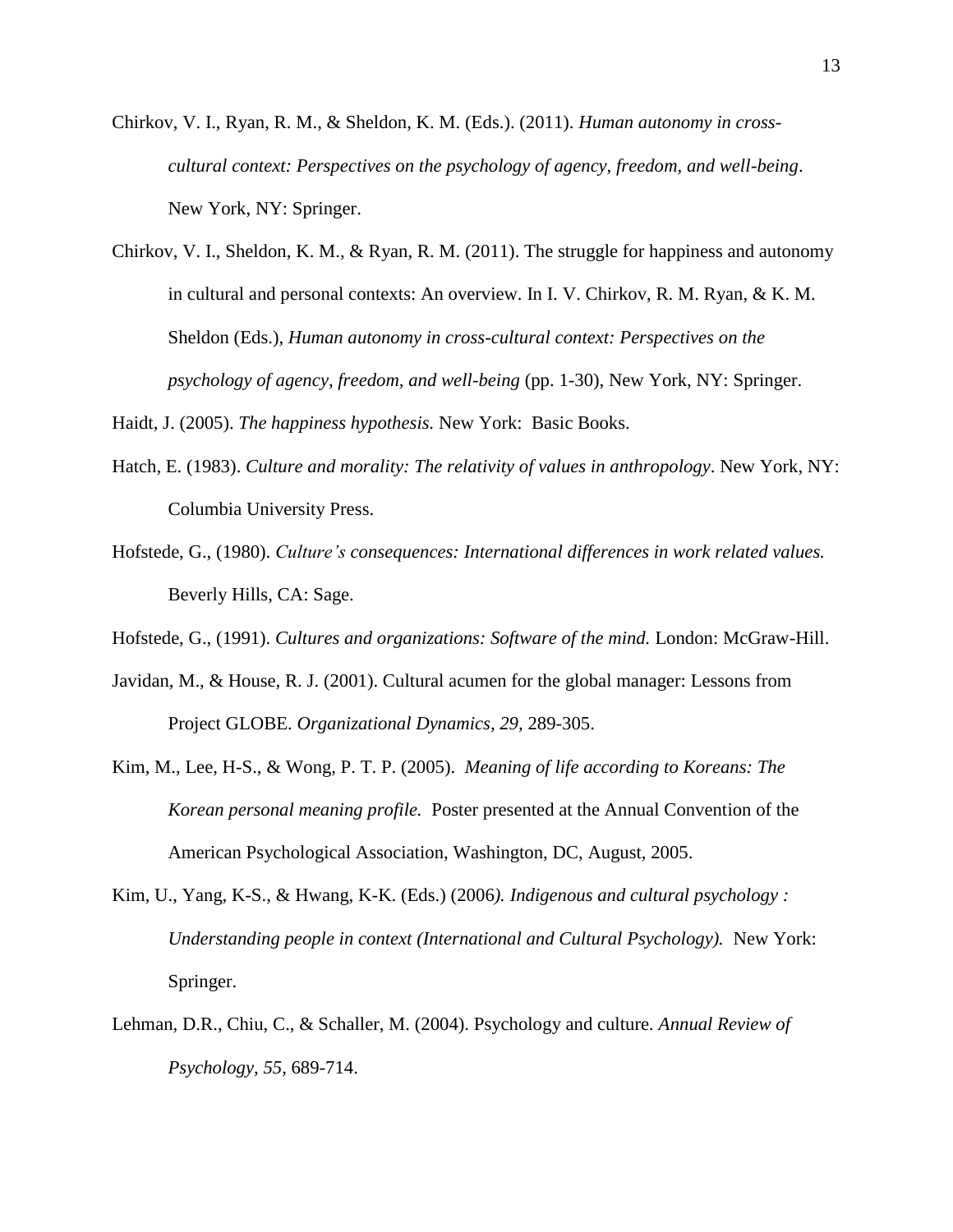- Leong, F. T. L., & Wong, P. T. P. (2003). Optimal functioning from cross-cultural perspectives. In B. Walsh (Ed.), *Counseling psychology and optimal human functioning* (pp.123-150). Mahwah, NJ: Lawrence Erlbaum Associates.
- Lin, A., & Wong, P. T. P. (2006). *The meaning of life: According to a Chinese sample.* Paper presented at the Annual Convention of American Psychological Association, New Orleans, August 2006.
- Lopez, S., Edwards, L.M., Magyar-Moe, J.L., Pedrotti, J.T., & Ryder, J.A.. (2003). Fulfilling its promise: Counseling psychology's efforts to understand and promote optimal human functioning. In B. Walsh (Ed.), *Optimal human functioning* (pp. 297-308). Mahwah, NJ: Lawrence Erlbaum.
- Nisbett, R. (2003). *The geography of thought : How Asians and Westerners think differently...and why.* New York: Free Press.
- Peterson, C.P., & Seligman, M.E.P. (Eds.) (2004). *Character strengths and virtues: A handbook and classification.* New York: Oxford University Press.
- Rogers, C. (1961) *On Becoming a Person.* Boston: Houghton Mifflin.
- Rokeach, M. (1973). The Nature of Human Values. New York: The Free Press.
- Ryan, R. M., & Deci, E. L. (2000). Self-determination theory and the facilitation of intrinsic motivation, social development, and well-being. *American Psychologist*, *55*, 68–78.
- Seligman, M. E. P. & Csikszentmihalyi, M. (2000). Positive psychology: An introduction. *American Psychologist, 55*, 5-14.
- Seligman, M. E. P., (2011). *Flourish: A visionary new understanding of happiness and wellbeing.* New York: Free Press.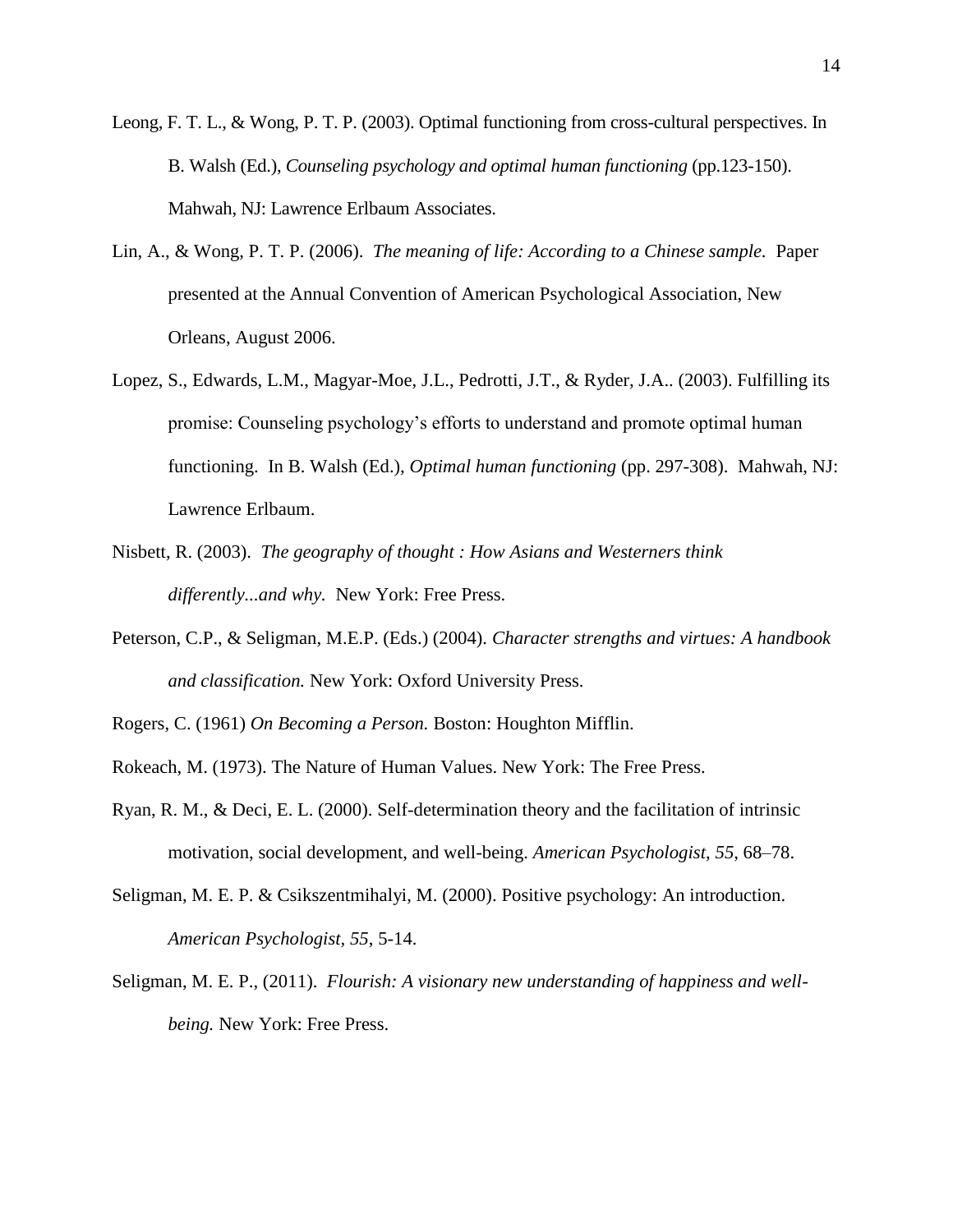- Snyder, C. R., & Lopez, S. J. (2005). *Handbook of positive psychology*. New York: Oxford University Press.
- Takano, Y., & Wong, P. T. P. (2004). *Meaning of life according to a Japanese sample.* Paper presented at the Annual Convention of the American Psychological Association, Honolulu, Hawaii, July/August, 2004.
- Taylor, C. M. (1989). Sources of the Self: The Making of Modern Identity. Cambridge, MA: Harvard University Press.
- Triandis, H. C. (1994). *Culture and Social Behavior.* Columbus, OH: McGraw-Hill Humanities/Social Sciences/Langua.
- U. S. Department of Health and Human Services. (1999). *Mental health: A report of the surgeon general.* Rockville, MD: Author.
- Waterman, A. S. (2008). Reconsidering happiness: A eudaimonist's perspective. Journal of Positive Psychology, 3, 234-252.
- Wong, P. T. P. (2004a). *The loyalty factor: Key to the good life.* Available on-line at http://www.meaning.ca/articles04/president/loyalty-oct04.htm
- Wong, P. T. P. (2004b). *Simple abundance and rich poverty: The positive psychology of contentment.* Available on-line at http://www.meaning.ca/articles04/president/contentment-jan04.
- Wong, P. T. P. (2005). *Touchstones of Character Strengths.* Available on-line at http://www.meaning.ca/articles05/president/character\_oct05.htm
- Wong, P. T. P. (2009). Chinese positive psychology. In S. Lopez (Ed.), *Encyclopedia of positive psychology*. Oxford: Blackwell.